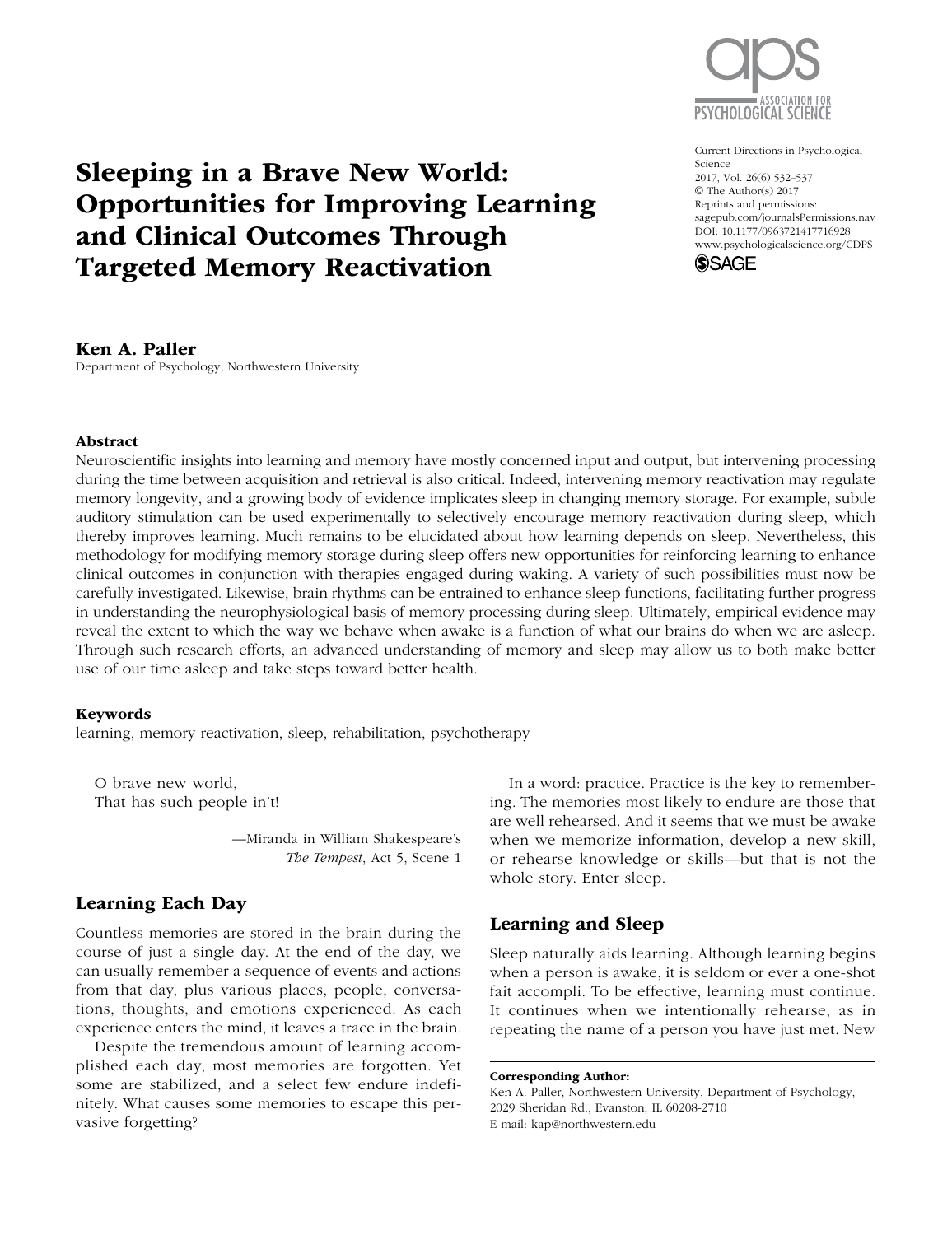information is also rehearsed when it spontaneously comes to mind again. Although momentous events may seem to be hammered in instantaneously, a tremendous amount of rehearsal may actually underlie their strong memorability. Importantly, rehearsal can also happen when we do not realize it—while we are sleeping.

Sleep is essential. We each spend about a third of a lifetime asleep, but what the brain is doing during sleep has long remained mysterious. Medical diagnosis naturally underemphasizes the relevance of sleep. Yet there is a growing realization that poor sleep has insidious effects on health and well-being. By taking on board the essential role played by sleep in supporting learning, we elevate the importance of sleep yet further.

When specific memories stored in brain networks come to be active during sleep, this reactivation helps establish enduring memory storage. Various lines of evidence have implicated sleep in memory stability (e.g., Axmacher & Rasch, 2017; Diekelmann & Born, 2010; Paller & Voss, 2004), but the experimental strategy of *targeted memory reactivation* (TMR) has provided the most direct evidence (see Schouten, Pereira, Tops, & Louzada, 2017, for a review). Rasch, Büchel, Gais, and Born (2007) showed that an odorant presented during sleep enhanced learning of spatial locations. TMR can also be accomplished by presenting lowintensity auditory cues during slow-wave sleep (SWS) to promote memory rehearsal without awakening (Oudiette & Paller, 2013). As discussed below, TMR allows us to modify specific memories. Before delving into that topic, we should consider what is required for effective learning.

First, new information must be understood in the context of other knowledge. At the same time, new learning should not corrupt the storage of other useful information. Memory researchers take *consolidation* to be the process whereby new information is selectively retained and assimilated (Paller, 2009). For new facts and events (known as *declarative memories*), consolidation depends on interactions among sets of networks in the cerebral cortex and hippocampus. Through these interactions, consolidation can entail changes in how information is represented within cortical networks (Moscovitch, Winocur, Cabeza, & Nadel, 2016). For other types of memory, including skills, sleep-dependent consolidation proceeds in other ways involving different sets of brain areas.

Retrieving recently acquired information often depends on activating associations between previously learned knowledge and the new information, such that these associations constitute retrieval routes. Retrieval becomes easier when retrieval routes proliferate. Put another way, memory storage is strengthened when new information is integrated within existing knowledge networks. Sleep may play an essential role in this sort of consolidation processing.

By taking new information into account, we can learn to adjust to environmental demands to achieve our goals. In this way, consolidation can aid human flourishing. Yet consolidation is somewhat hidden; we know when we intentionally rehearse information we wish to retain, but we cannot keep tabs on the operation of sleep-dependent consolidation.

Consider that during a typical day we are exposed to both relatively important information (such as the names of new acquaintances) and relatively unimportant information (such as advertising for unwanted products). That night we might engage in suboptimal sleep-dependent consolidation if we rehearse information we would prefer to forget instead of information we wish to retain. An intriguing research question is whether TMR could work outside the laboratory environment to bias rehearsal during sleep toward the most valuable information.

Despite attempts to control sleep with pharmacological and behavioral therapies, only coarse control has been possible. On the other hand, precise and targeted control may be achieved via stimuli that guide the sleeping brain on a moment-to-moment basis. Research on these possibilities must proceed carefully, especially given the importance of sleep for restoring mental and physical capabilities generally.

# Targeted Memory Reactivation for Declarative Memories

Empirical findings at the root of such novel applications demonstrated that subtle sounds presented during sleep can impact memory processing so as to strengthen specific memories (Oudiette & Paller, 2013). Although auditory approaches are emphasized here, stimulation with other modalities can also be valuable. The general form of these experiments is threefold. First, learning takes place using memory tasks including an auditory component. Second, subjects sleep with electroencephalographic (EEG) monitoring of brain activity, such that sounds can be presented during SWS defined by standard criteria. Sounds from the learning session can be presented very quietly, avoiding sleep disruption or arousal, as evidenced by EEG signals. The sounds function as reminders of prior learning, prompting memory reactivation. The third and final step is memory testing after waking, providing the critical behavioral results to substantiate selective memory improvement.

TMR is effective with spatial learning, as in memorizing where objects appear on a grid, as recall can be selectively improved using sounds linked with learning and presented again during SWS (Rudoy, Voss, Westerberg,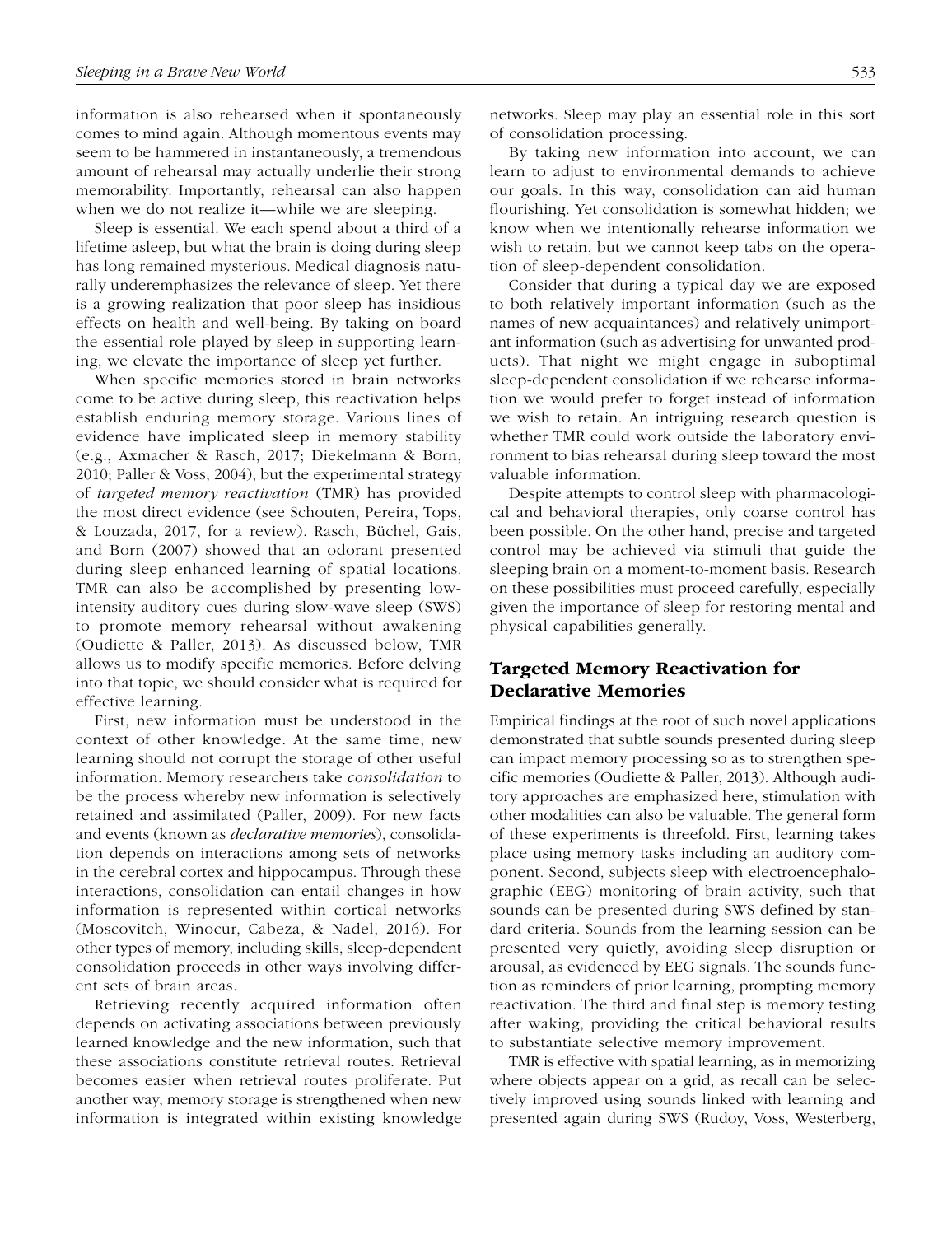& Paller, 2009). Learning prior to sleep must reach a certain level of accuracy for best TMR efficacy (Creery, Oudiette, Antony, & Paller, 2015). Consolidation during sleep likely involves a cascade of neurophysiological events that includes slow waves, thalamocortical sleep spindles, and hippocampal sharp-wave ripples (Staresina et al., 2015). Further research is needed to reveal precisely how cross-frequency coupling and other aspects of sleep physiology support the neocortical-hippocampal interactions thought to underlie declarative memory consolidation.

Memory consolidation is a normal consequence of sleep. TMR, with low-intensity auditory cues to prompt rehearsal without awakening, can build on these consolidation mechanisms and allow specific memories to be reactivated during sleep. TMR may thus provide a direct and specific way to promote neuroplasticity during sleep, even beyond declarative memory.

## TMR for Skills and Habits

Memory researchers distinguish declarative memory from several other types of memory that are typically not accompanied by the experience of remembering. With skills and habits, for example, we demonstrate our knowledge when engaging in some activity but may not have any awareness that our actions have been influenced by prior experiences.

In our first study of TMR for skill learning (Antony, Gobel, O'Hare, Reber, & Paller, 2012), we taught volunteers to perform two melodies. Then a nap with TMR ensued, during which we played one of the melodies repeatedly. After sleep, we found a selective advantage for the melody presented during sleep (Fig. 1, left panel). From these findings, we concluded that TMR can activate brain networks instrumental for learning a specific skill so as to improve performance.

We also used TMR following a short session of counterstereotype training (Hu et al., 2015), which produces a temporary reduction in implicit social bias. This bias-reduction training was reactivated and enhanced during sleep, in comparison with bias-reduction training not reactivated during sleep (Fig. 1, right panel). More generally, learning to enhance good habits (e.g., gratitude and compassion) might also be enhanced if learning were followed by memory reactivation during sleep.

The proposed clinical application of TMR is premised on the idea that current therapies for psychiatric and neurological disorders often require the patient to learn to change behavior or acquire new skills. This therapybased learning may involve a combination of memory systems, often including skill learning; one might attempt to replace a detrimental habit with an advantageous one.

# TMR in a Clinical Context

The extent to which a therapy is successful is often a function of the degree to which learning progresses. For example, physical therapy might require repeated execution of a new motor task so as to strengthen certain motor pathways in the brain. Therapies for anxiety disorders require learning to habituate to previously threatening experiences or thoughts. Therapies for depression may attempt to alter patterns of dysfunctional thinking.



Fig. 1. In the experiment reported by Antony, Gobel, O'Hare, Reber, & Paller (2012; results shown in the left panel), people learned to play two 12-note melodies on a keyboard in sync with moving circles. To produce the correct notes, participants had to hit the correct key at precisely the correct time (as in the *Guitar Hero* video game). After training, average performance accuracy was 77%. Following a nap when one melody was played during slow-wave sleep, participants showed a greater performance improvement for that melody compared with the uncued melody. In the experiment reported by Hu and colleagues (2015; results shown in the right panel), counterstereotype training produced a reduction in implicit social bias for race or gender as measured using the Implicit Association Test. After this training, standardized implicit-bias scores were reduced by an average of 0.224. Then, following a nap when the sound associated with one type of bias training was played during slow-wave sleep, participants showed a greater change for the cued bias compared with the other bias. A positive change score indicates a further reduction in bias from the level reached after training, whereas a negative change score indicates a return in the direction of the typical racial or gender bias.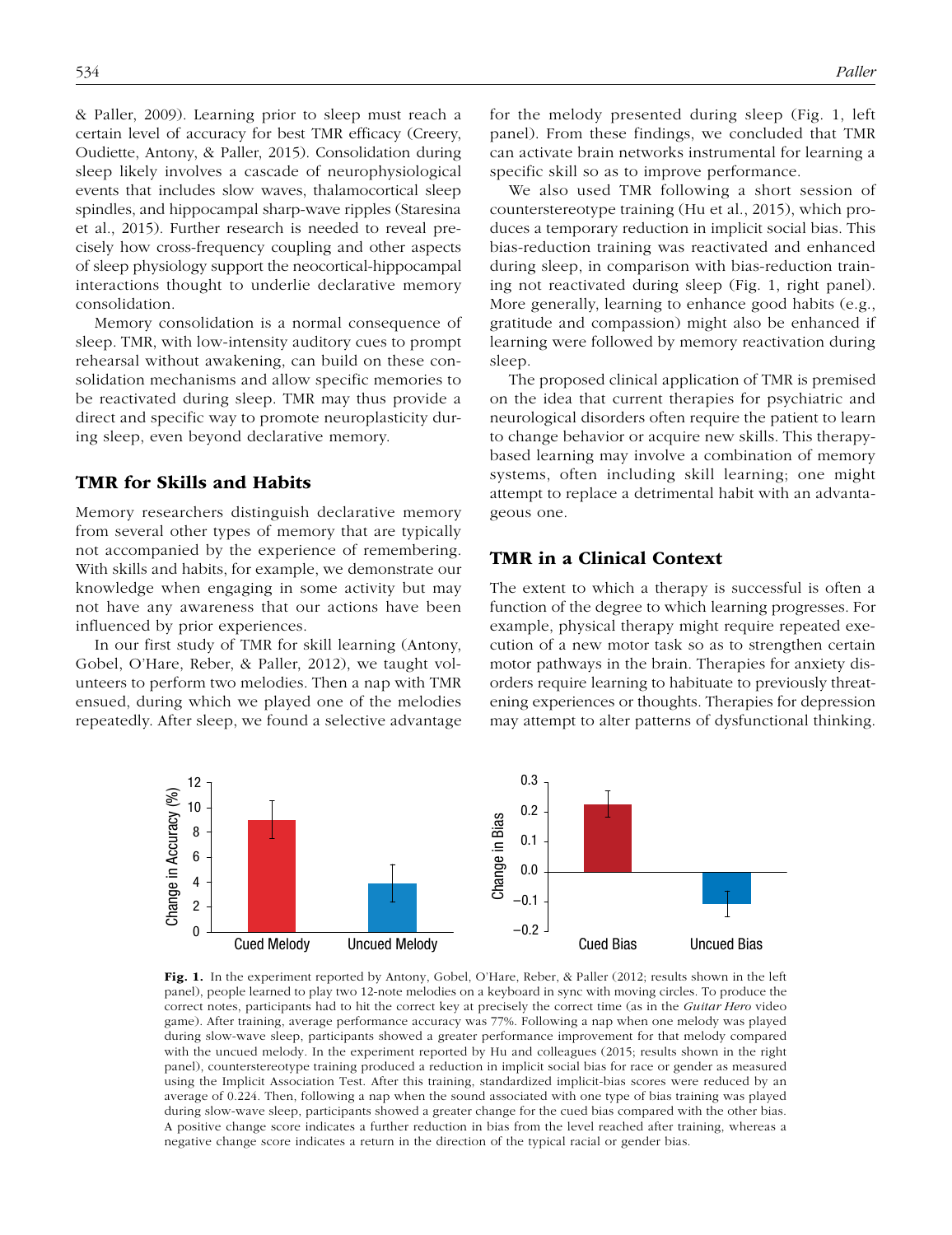What if these therapies could proceed more rapidly and be made more effective by taking advantage of sleep time to reinforce daytime learning sessions?

Adapting TMR methods from basic research is straightforward. Sounds can readily be added to standard therapies and to sleep. When therapeutic improvement fundamentally involves learning, we expect TMR-assisted treatments to yield better outcomes in comparison with current treatment options alone. Patients could use TMR with subtle auditory stimulation controlled by a laptop or smartphone wirelessly connected for monitoring sleep physiology. Technological developments are likely to make monitoring sleep progressively more feasible in the home environment. Studies conducted in the sleep lab would also be advantageous because full polysomnographic recordings could be included and full control exerted over auditory stimulation and environmental factors. Of course, TMR could have downsides, such as decrements in the restorative benefits of sleep, but by remaining alert for problems, we could hopefully make adjustments to minimize side effects if any are detected.

# *Speeding recovery after neurological injury*

Neuroplasticity can contribute to recovery following stroke or other brain insults. Repeated physical rehab sessions can improve motor networks, and likewise for language networks with speech rehab. Can learning to restructure these networks be facilitated by TMRassisted memory consolidation during sleep?

For example, a set of weekly therapy sessions might focus on the viability of neural pathways through their repeated activation in a steadily more refined manner. Standard types of therapy along these lines can help with motor problems such as overcoming the typical loss of independent joint control in a paretic arm. Gradual neuroplasticity via therapy also aligns with the literature on sleep consolidation and motor learning.

A therapy protocol could be modified such that distinctive auditory signals accompany desired movements. In this way (as in Antony et al., 2012), sounds can be tightly associated with learning to properly engage motor networks in the brain. TMR could then reactivate those networks during sleep and potentially quicken the reacquisition of independent joint control, so that the patient regains motor function more quickly.

Analogous sorts of recovery should be sought with cognitive rehab, such as to regain speech production after stroke. Contemporary aphasia rehab procedures could be adapted to determine if TMR could promote more effective recovery. The two steps would be to add (a) distinctive sounds to the cognitive challenges applied during rehab and (b) a nocturnal intervention with TMR. This strategy could also be adapted for behavioral therapies to treat other disorders.

## *Reversing maladaptive learning*

Disorders that stem from maladaptive learning are often treated using learning protocols, essentially replacing bad habits with good ones. In exposure therapy for phobia, for instance, therapy sessions might focus on replacing the anxiety response with a calm response. TMR could function to enhance therapy-based learning in these situations. Supporting the feasibility of this approach, sleep manipulations have been used to attenuate conditioned fear in lab studies (e.g., Hauner, Howard, Zelano, & Gottfried, 2013), although whether this particular approach would be useful more generally is currently unknown.

In exposure therapy, a safe environment is maintained while carefully increasing exposure to the fearprovoking stimulus. Patients who initially suffer a debilitating fear are gradually led by a skilled therapist to calmly deal with the object of fear and overcome their disability. This basic therapy can produce a lasting cure in cases of spider phobia (Hauner, Mineka, Voss, & Paller, 2012), but typically patients with other phobias do not so readily lose their fears. Compliance can also be a problem, because patients may wish to avoid revisiting traumatic experiences.

TMR may offer a way to supplement and improve on contemporary therapeutic practices. Therapy protocols can be modified by repeatedly pairing a distinctive tone sequence with an intervention, to enable later TMR. For example, the tones can provoke rehearsal of the calm therapeutic experience. As in our laboratory-based memory tasks, the goal is to speed the course of learning. If patients can learn more rapidly, they might more effectively overcome troublesome responses.

Other possibilities for TMR should be investigated with disorders of depression, anxiety, obsessivecompulsive disorder, and posttraumatic stress disorder. Nightmares are already common in some of these patients, so strategies must take care to avoid provoking further distress.

In postpartum depression, new mothers can experience distressing obsessional thoughts about the baby. Cognitive-behavioral therapy for such problems could be reinforced during sleep with TMR. In addition, parental sleep can be suboptimal because of hypervigilance for sounds of the infant, such that abnormal sleep could be part of the etiology. One possible sleep-based therapy could involve a "safe sound" associated with the infant being okay.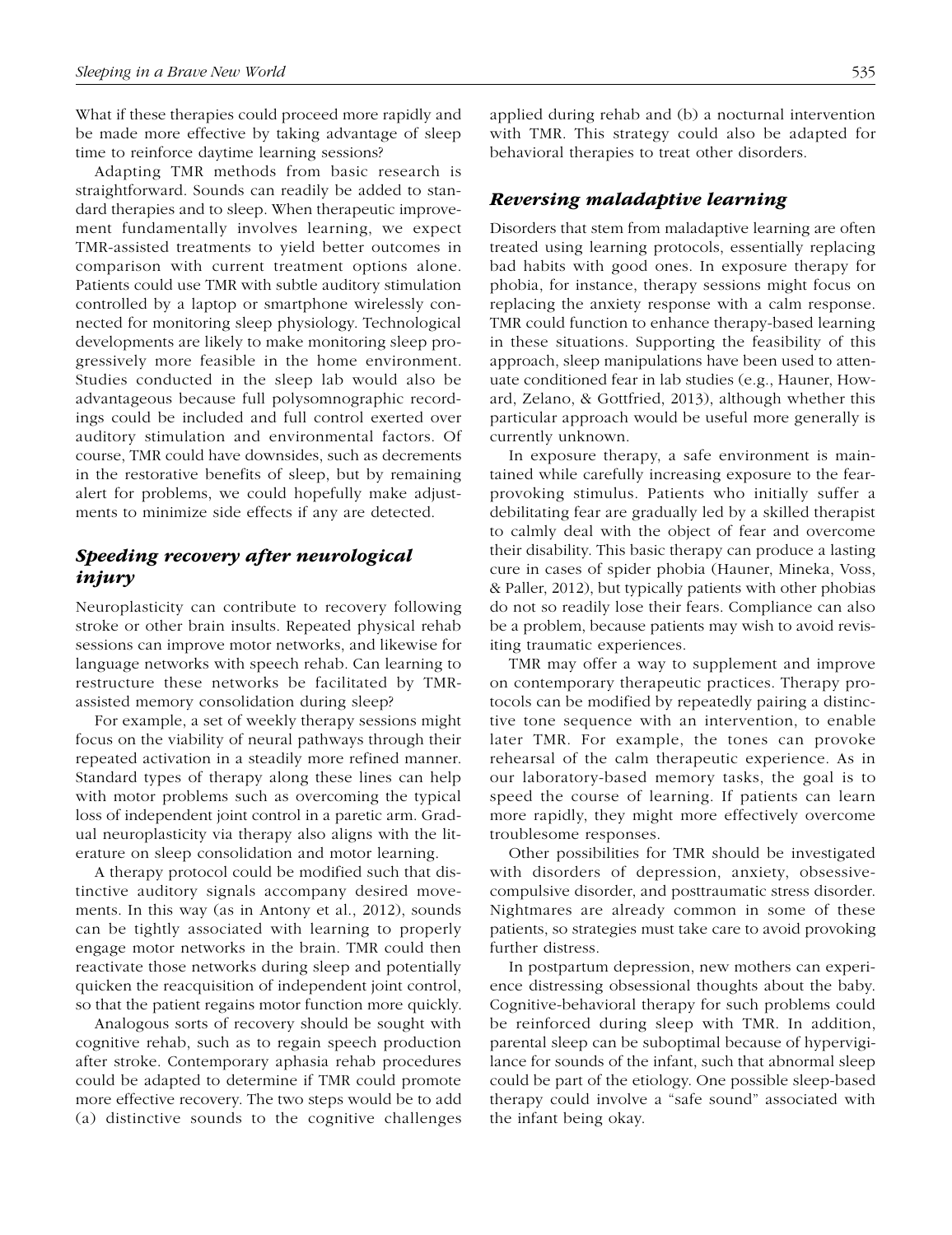Finally, contemporary treatments for addictive behaviors might be improved. For example, studies could determine whether TMR would help individuals with eating disorders learn to develop healthier eating habits, and likewise for drug or gambling addiction. Standard treatments for smoking cessation might likewise be improved (sleep conditioning could also be a useful strategy; Arzi et al., 2014).

Habits are like skills that can be learned or unlearned by modifying particular brain networks. Great effort is often required when habits are ingrained. Nevertheless, a combination of efforts in waking and in sleep might be more effective than waking efforts alone.

# *Sound stimulation and sleep physiology*

Sleep problems are widespread. Good-quality sleep is essential, which requires good sleep hygiene. We lay down each night wishing to drop off quickly and sleep soundly. When this does not go well, fatigue and other problems result. Sleep deteriorates with aging and may contribute to age-related memory impairment (Mander et al., 2013; Westerberg et al., 2012). New approaches that combine sensory stimulation with EEG monitoring should be examined to see if it is possible to perpetuate restful and effective sleep.

Auditory stimulation can entrain brain rhythms and might thus enhance sleep functions. Oscillating electrical stimulation at slow-wave frequencies facilitates both SWS and memory (Marshall, Mölle, Hallschmid, & Born, 2004; Westerberg et al., 2015). Auditory stimulation likewise produces memory benefits (Ngo, Martinetz, Born, & Mölle, 2013; Ong et al., 2016). Sleep spindles can also be entrained (Antony & Paller, 2017). Comprehensive brain-entrainment methods may ultimately be devised to orchestrate sleep physiology and help individuals to progress through sleep stages in an optimal way.

The combination of entraining brain rhythms and engaging memory reactivation may multiply potential benefits. Conditioning with auditory sounds might also be used to prevent an individual from engaging in maladaptive actions during sleep or to avoid nightmares (e.g., treating bruxism with a sound repeatedly paired with the command to release jaw-clenching during waking). Many such innovative ways to improve sleep are now calling out for new research.

# Sleeping in a Brave New World?

Would the picture sketched here allow for mind control without an individual's knowledge or consent? One might imagine unethical uses of TMR—a hotel owner, for example, could surreptitiously play pro-hotel messages to hotel guests while they sleep. Alternatively, sociopaths in prison could be rewired to behave nicely, and political prisoners rewired to behave in accordance with the wishes of a totalitarian dictator.

Huxley (1932) portrayed a world in which the state controlled each individual, starting at an early age through what he called *hypnopædia*, or sleep teaching. People had very little choice in the matter and were bred to assume their assigned roles in society, high or low. Contrary to the procedure in hypnopædia, TMR is based on reinforcing training during waking. Participants are aware of what they are learning, and they have the opportunity to reject the training. Nevertheless, we should observe caution given that scenarios might be contrived to apply TMR in a coercive manner, without an individual's consent.

In conclusion, neuroscientific findings on memory processing during sleep have opened up a new world of innovative possibilities for guiding the sleeping brain in adaptive ways. Here, I have emphasized the potential for various therapies to be improved by supplementing standard procedures with an additional sleep-based component. If neural mechanisms of memory can be harnessed during sleep to improve clinical treatment, we may also be able to increase our understanding of the fundamental role of neuroplasticity in promoting well-being.

#### Recommended Reading

- Axmacher, N., & Rasch, B. (Eds.). (2017). (See References). A set of recent perspectives on memory consolidation.
- Diekelmann, S., & Born, J. (2010). (See References). An overview of the memory functions of sleep.
- Dudai, Y. (2012). The restless engram: Consolidations never end. *Annual Review of Neuroscience*, *35*, 227–247. A thorough review on the neuroscience of memory consolidation.
- Oudiette, D., & Paller, K. A. (2013). (See References). A summary of research on sensory stimulation during sleep.
- Paller, K. A. (2009). (See References). An encyclopedia entry on the neuroscience of memory consolidation, emphasizing research on declarative memory in human participants.

#### Acknowledgments

I am grateful for ongoing interactions with many students and colleagues, and for input from three anonymous referees. My work has also been influenced by the valuable research of many other investigators. I apologize that only a small portion of that research could be cited here.

## Declaration of Conflicting Interests

The author(s) declared that there were no conflicts of interest with respect to the authorship or the publication of this article.